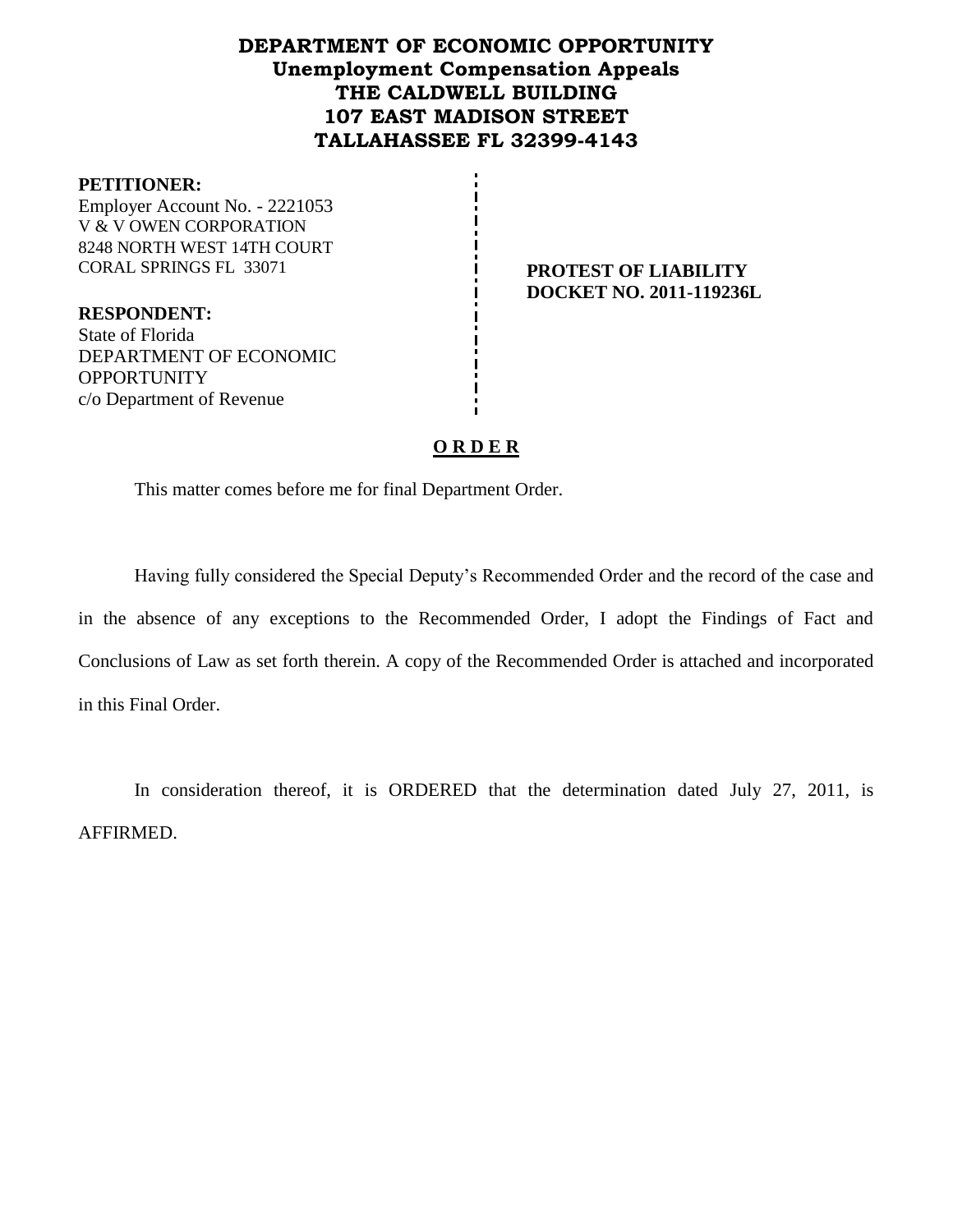#### **JUDICIAL REVIEW**

Any request for judicial review must be initiated within 30 days of the date the Order was filed. Judicial review is commenced by filing one copy of a *Notice of Appeal* with the DEPARTMENT OF ECONOMIC OPPORTUNITY at the address shown at the top of this Order and a second copy, with filing fees prescribed by law, with the appropriate District Court of Appeal. It is the responsibility of the party appealing to the Court to prepare a transcript of the record. If no court reporter was at the hearing, the transcript must be prepared from a copy of the Special Deputy's hearing recording, which may be requested from the Office of Appeals.

Cualquier solicitud para revisión judicial debe ser iniciada dentro de los 30 días a partir de la fecha en que la Orden fue registrada. La revisión judicial se comienza al registrar una copia de un *Aviso de Apelación* con la Agencia para la Innovación de la Fuerza Laboral [*DEPARTMENT OF ECONOMIC OPPORTUNITY]* en la dirección que aparece en la parte superior de este *Orden* y una segunda copia, con los honorarios de registro prescritos por la ley, con el Tribunal Distrital de Apelaciones pertinente. Es la responsabilidad de la parte apelando al tribunal la de preparar una transcripción del registro. Si en la audiencia no se encontraba ningún estenógrafo registrado en los tribunales, la transcripción debe ser preparada de una copia de la grabación de la audiencia del Delegado Especial [*Special Deputy*], la cual puede ser solicitada de la Oficina de Apelaciones.

Nenpòt demann pou yon revizyon jiridik fèt pou l kòmanse lan yon peryòd 30 jou apati de dat ke Lòd la te depoze a. Revizyon jiridik la kòmanse avèk depo yon kopi yon *Avi Dapèl* ki voye bay DEPARTMENT OF ECONOMIC OPPORTUNITY lan nan adrès ki parèt pi wo a, lan tèt *Lòd* sa a e yon dezyèm kopi, avèk frè depo ki preskri pa lalwa, bay Kou Dapèl Distrik apwopriye a. Se responsabilite pati k ap prezante apèl la bay Tribinal la pou l prepare yon kopi dosye a. Si pa te gen yon stenograf lan seyans lan, kopi a fèt pou l prepare apati de kopi anrejistreman seyans lan ke Adjwen Spesyal la te fè a, e ke w ka mande Biwo Dapèl la voye pou ou.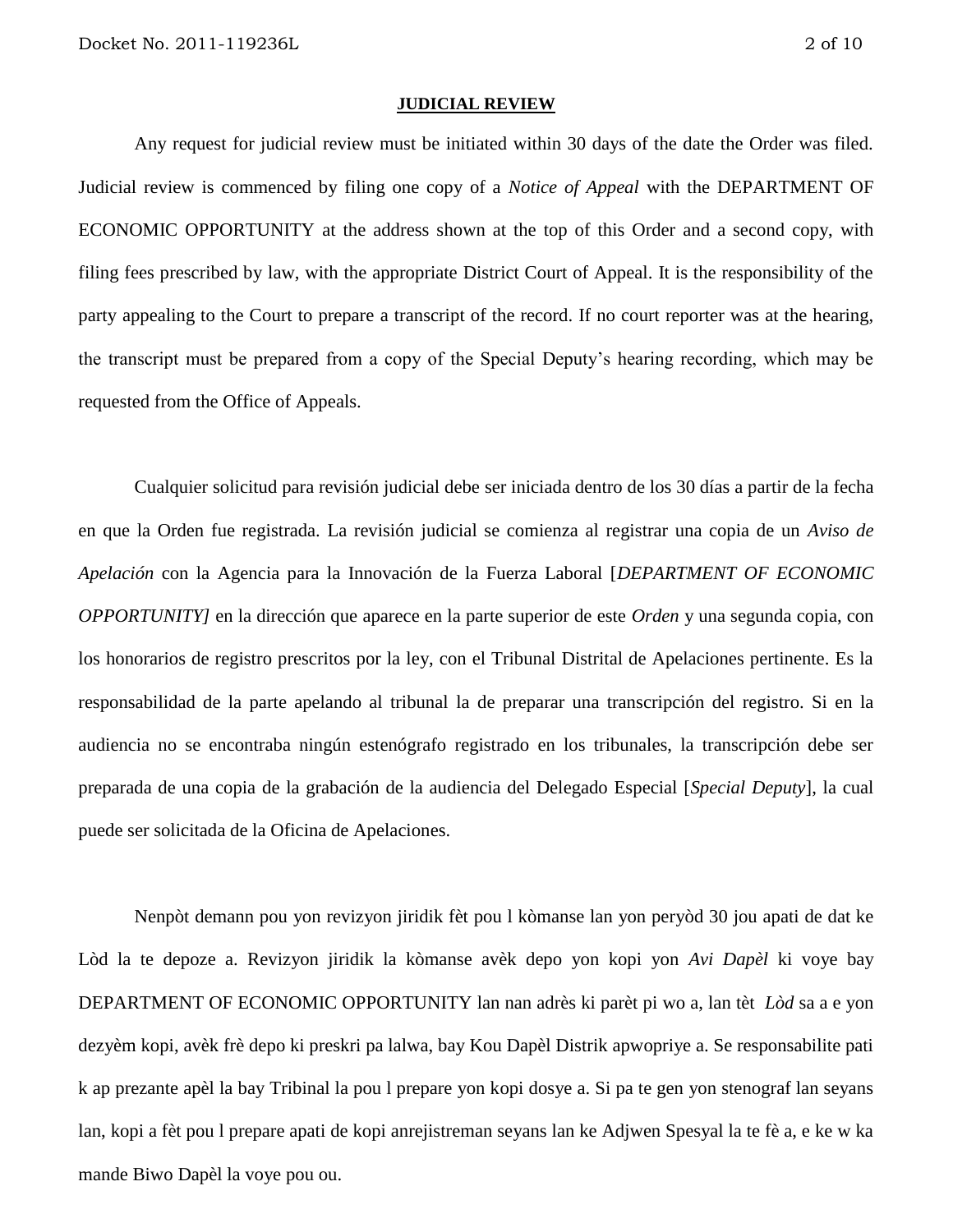DONE and ORDERED at Tallahassee, Florida, this day of **June, 2012**.



Altemese Smith, Assistant Director, Unemployment Compensation Services DEPARTMENT OF ECONOMIC OPPORTUNITY

FILED ON THIS DATE PURSUANT TO § 120.52, FLORIDA STATUTES, WITH THE DESIGNATED DEPARTMENT CLERK, RECEIPT OF WHICH IS HEREBY ACKNOWLEDGED.

Shenesse Bainer \_\_\_\_\_\_\_\_\_\_\_\_\_\_\_\_\_\_\_\_\_\_\_\_\_\_\_\_ \_\_\_\_\_\_\_\_\_\_\_\_

DEPUTY CLERK DATE

#### **CERTIFICATE OF SERVICE**

**I HEREBY CERTIFY that true and correct copies of the foregoing Final Order have been furnished to the persons listed below in the manner described, on the \_\_\_\_\_\_\_ day of June, 2012**.

Shaner Barnes

SHANEDRA Y. BARNES, Special Deputy Clerk DEPARTMENT OF ECONOMIC OPPORTUNITY Unemployment Compensation Appeals 107 EAST MADISON STREET TALLAHASSEE FL 32399-4143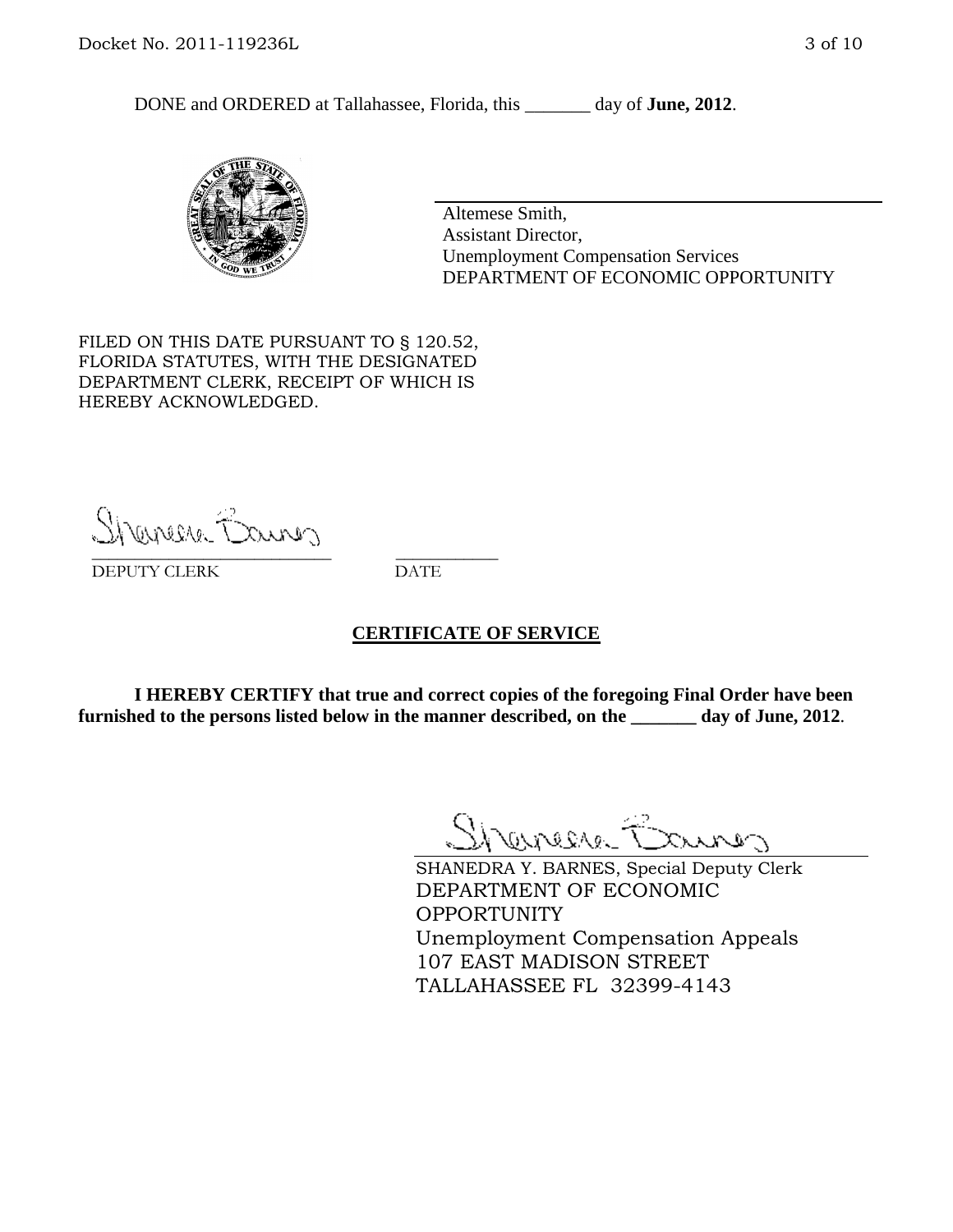By U.S. Mail:

V & V OWEN CORPORATION 8248 NORTH WEST 14TH COURT CORAL SPRINGS FL 33071

CRANDELL & ASSOCIATES INC ATTN: MAUREEN THOMAS 120 EAST OAKLAND PARK BLVD SUITE 106 FT LAUDERDALE FL 33334

DEPARTMENT OF REVENUE ATTN: VANDA RAGANS - CCOC #1 4624 5050 WEST TENNESSEE STREET TALLAHASSEE FL 32399

DEPARTMENT OF REVENUE ATTN: JOYCE FLAKES 3111 N UNIVERSITY DRIVE STE 501 CORAL SPRINGS FL 33065

State of Florida DEPARTMENT OF ECONOMIC OPPORTUNITY c/o Department of Revenue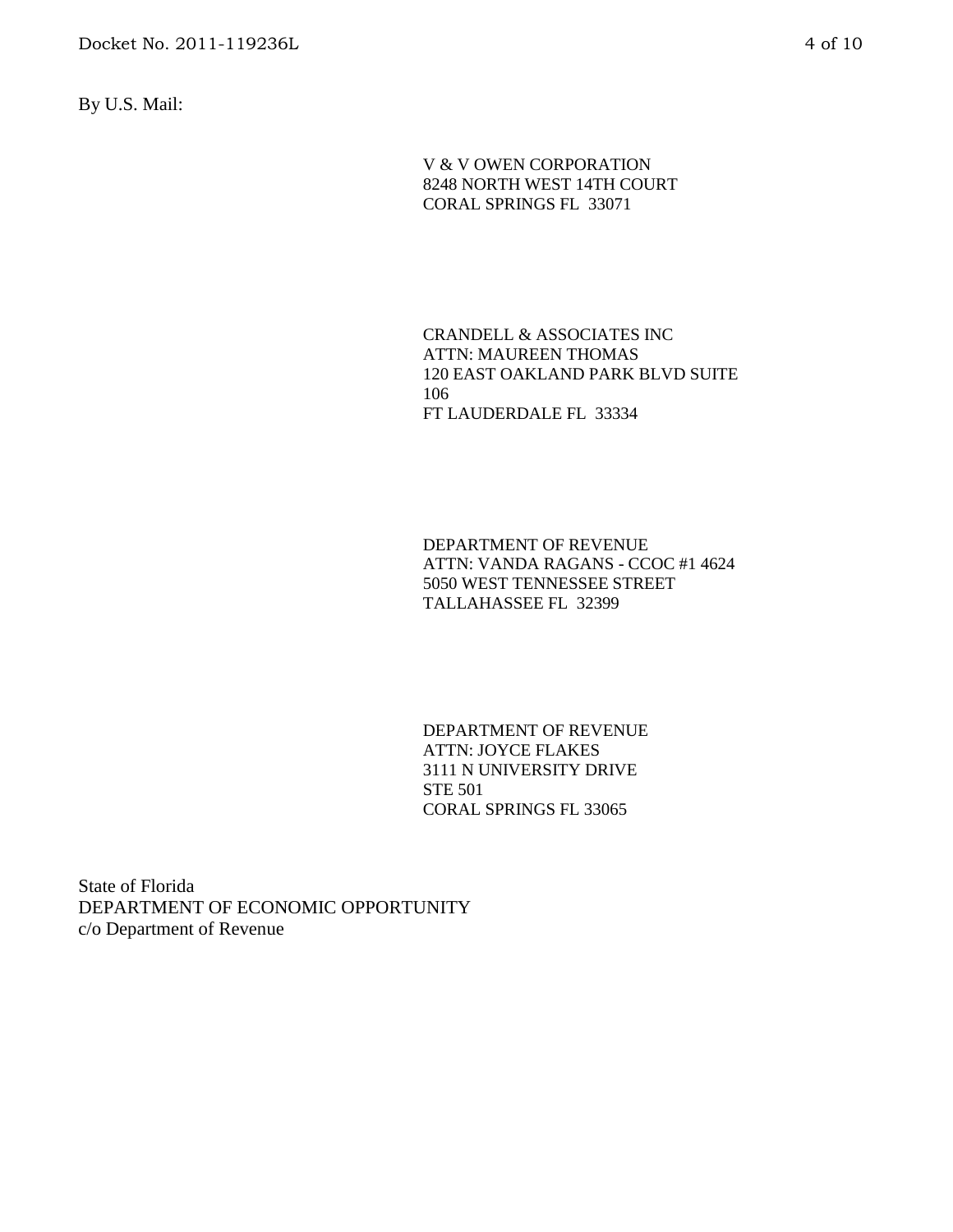## **DEPARTMENT OF ECONOMIC OPPORTUNITY Unemployment Compensation Appeals**

MSC 344 CALDWELL BUILDING 107 EAST MADISON STREET TALLAHASSEE FL 32399-4143

#### **PETITIONER:**

Employer Account No. - 2221053 V & V OWEN CORPORATION 8248 NORTH WEST 14TH COURT CORAL SPRINGS FL 33071

### **PROTEST OF LIABILITY DOCKET NO. 2011-119236L**

**RESPONDENT:** State of Florida DEPARTMENT OF ECONOMIC **OPPORTUNITY** c/o Department of Revenue

# **RECOMMENDED ORDER OF SPECIAL DEPUTY**

TO: Assistant Director, Interim Executive Director, Unemployment Compensation Services DEPARTMENT OF ECONOMIC OPPORTUNITY

This matter comes before the undersigned Special Deputy pursuant to the Petitioner's protest of the Respondent's determination dated July 27, 2011.

After due notice to the parties, a telephone hearing was held on April 23, 2012. The Petitioner, represented by its accountant, appeared and testified. The Petitioner's president testified as a witness. The Respondent was represented by a Department of Revenue Tax Specialist II. A Tax Auditor III testified as a witness.

The record of the case, including the recording of the hearing and any exhibits submitted in evidence, is herewith transmitted. Proposed Findings of Fact and Conclusions of Law were not received.

#### **Issue:**

Whether services performed for the Petitioner constitute insured employment, and if so, the effective date of the Petitioner's liability, pursuant to Sections 443.036(19), (21); 443.1216, Florida Statutes.

#### **Findings of Fact:**

- 1. The Petitioner is a corporation which operates a moving business as a subcontractor to major van lines. The major van lines provide the trailers and the Petitioner provides the trucks and the labor. The Petitioner owns and operates three trucks which are used to pull the trailers.
- 2. The Petitioner's president is active in the operation of the business and he drives one of the three trucks. The Petitioner hires drivers to drive the other trucks and hires laborers to load and unload the goods that are being moved. The Petitioner's president is an acknowledged employee of the Petitioner, however, the Petitioner classifies some of the other drivers and laborers as casual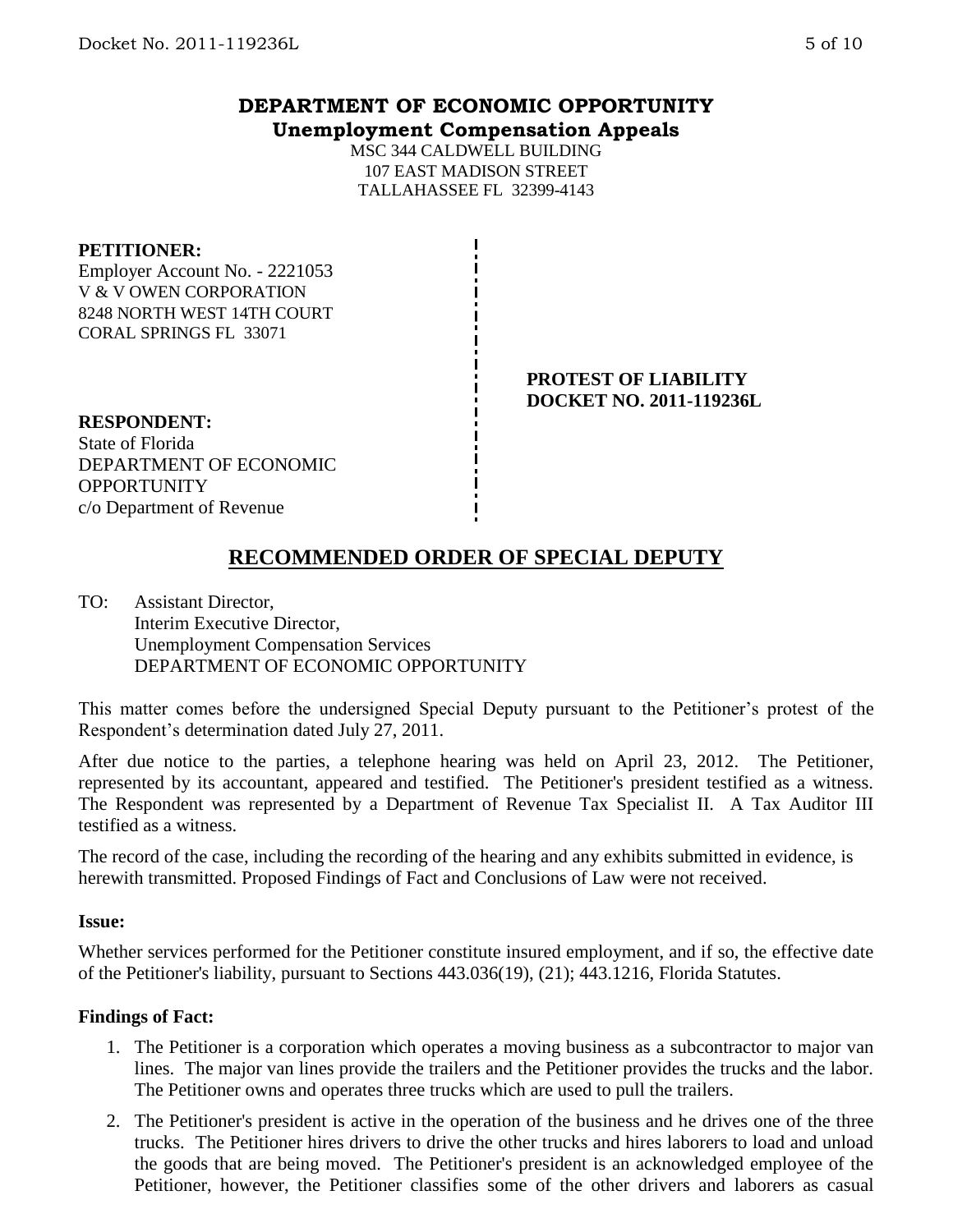laborers and classifies some of the drivers and laborers as independent contractors. The Petitioner's president is the Petitioner's only acknowledged employee.

- 3. When the Petitioner hires a worker the Petitioner's president determines if the worker is a driver or a laborer. The Petitioner offers an hourly rate of pay and the worker may choose to accept or decline the offer of work. If the worker accepts the offer of work the major van lines perform background checks on the applicant.
- 4. The Petitioner requires the workers to sign a written agreement. The agreement is a document which the Petitioner's president obtained from an unknown source prior to the formation of the Petitioner's business. The Petitioner uses the generic agreement for the primary purpose of obtaining the workers' social security numbers and addresses. The agreement refers to the worker as "contractor" and to the Petitioner as "owner." Although the agreements are not dated the agreement states that "This contract shall commence on this date and terminate at OWNER'S discretion." The agreement provides that the contractor is free to bring in any partners, substitutes or sub-contractors who will do all or part of contractor's work without any control or supervision of the owner and that the owner's permission is not required. The agreement provides that the contractor is free to choose where to perform the work and may do so at the contractor's home, office, or other location of the contractor's choosing. The agreement states that the contractor will offer services to the general public and will at all times maintain a separate and distinct identity and place of business separate and apart from that of the owner. The agreement provides that the contractor shall set the contractor's own working hours, pace, and procedures without consulting with the owner or being directed by the owner. The agreement provides that the owner shall not supervise nor interfere with the contractor and shall not terminate the agreement prematurely as long as the contractor performs the work satisfactorily.
- 5. Contrary to the wording of the agreement the workers are required to personally perform the work. The workers may not hire others to perform any portion of the work for them. The Petitioner, through its contracts with the major van lines, determines when the work is performed and where the work is performed. The drivers, including the Petitioner's president, are considered to be lead workers. Although the work does not require any training, skill, or special knowledge, the drivers may offer some direction to the laborers.
- 6. The major van lines provide liability insurance in the amount of \$1,000,000 to cover the Petitioner's trucks and any damage caused to the goods by the Petitioner or the Petitioner's workers. The major van lines provide workers' compensation insurance to cover the workers. The major van lines provide the workers with uniforms which bear the name of the van line. Both the van lines and the Petitioner provide equipment, tools, and supplies for the workers to use. The workers may choose to provide their own hand tools. The Petitioner provides the trucks and is responsible for the cost of licenses, fuel, maintenance and repairs. The workers do not have any investment in the business and do not have any expenses in connection with the work which they perform for the Petitioner.
- 7. All of the workers, whether classified by the Petitioner as casual labor or as independent contractor, are required to complete weekly time cards showing the beginning and ending times worked each day. The workers indicate on the timecards whether or not they took a lunch break. The Petitioner pays the workers weekly based on the number of hours reported on the time cards. The Petitioner does not withhold any payroll taxes from the pay of any of the workers and does not provide any fringe benefits. At the end of the year the Petitioner issues a *Form 1099-MISC* to some of the workers to report the earnings paid by the Petitioner to those workers.
- 8. The Florida Department of Revenue selected the Petitioner for an audit of the Petitioner's books and records for the 2009 tax year to ensure compliance with the Florida Unemployment Compensation Law. The audit was conducted at the office of the Petitioner's accountant. The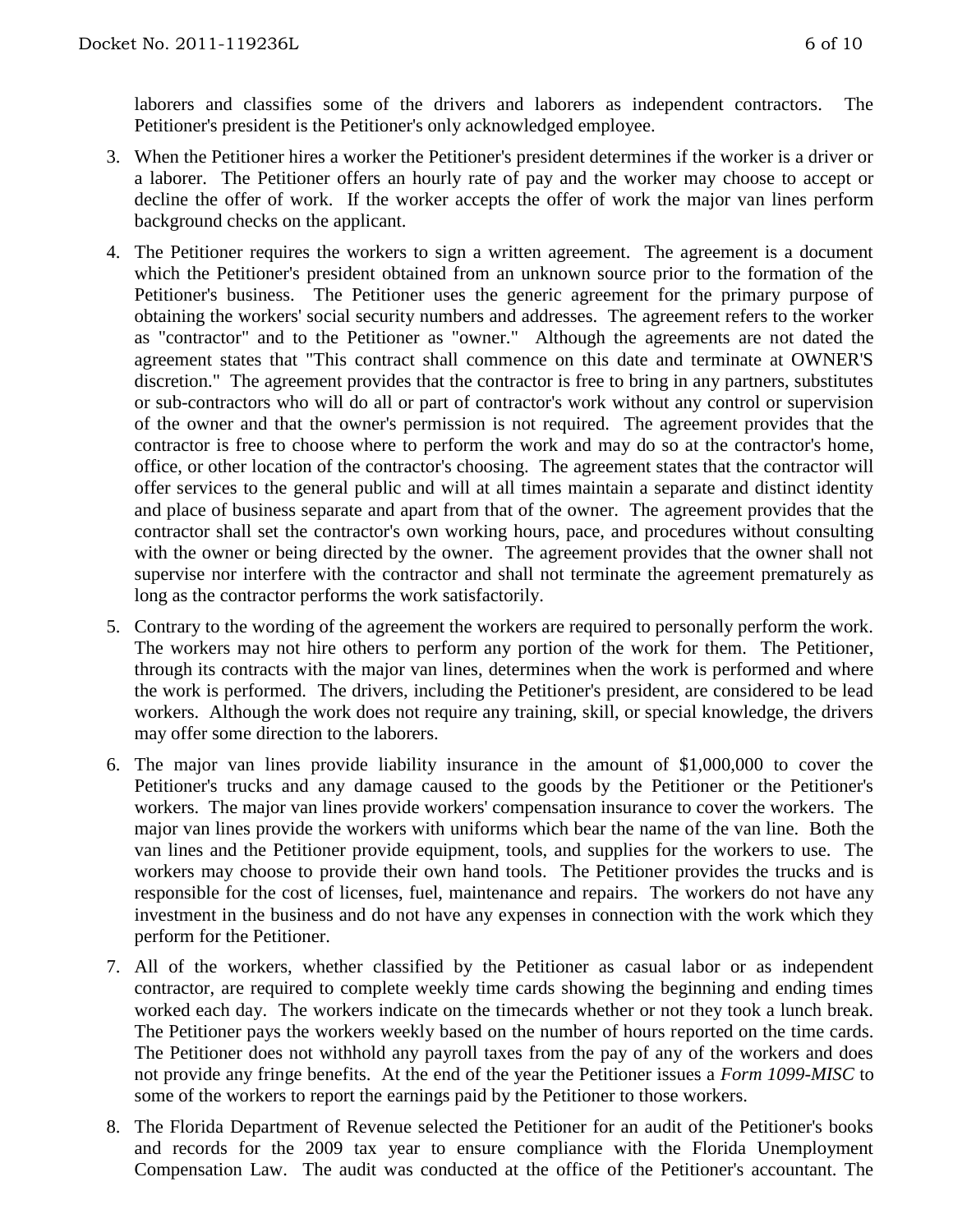9. The Tax Auditor concluded that all of the Petitioner's workers, whether classified by the Petitioner as casual labor or as independent contractor, were the Petitioner's employees. The Department of Revenue notified the Petitioner of the audit results by *Notice of Proposed Assessment* dated July 27, 2011. The Petitioner's accountant filed a timely protest by letter dated August 11, 2011.

## **Conclusions of Law:**

- 10. The issue in this case, whether services performed for the Petitioner constitute employment subject to the Florida Unemployment Compensation Law, is governed by Chapter 443, Florida Statutes. Section 443.1216(1)(a)2., Florida Statutes, provides that employment subject to the chapter includes service performed by individuals under the usual common law rules applicable in determining an employer-employee relationship.
- 11. The Supreme Court of the United States held that the term "usual common law rules" is to be used in a generic sense to mean the "standards developed by the courts through the years of adjudication." United States v. W.M. Webb, Inc., 397 U.S. 179 (1970).
- 12. The Supreme Court of Florida adopted and approved the tests in 1 Restatement of Law, Agency 2d Section 220 (1958), for use to determine if an employment relationship exists. See Cantor v. Cochran, 184 So.2d 173 (Fla. 1966); Miami Herald Publishing Co. v. Kendall, 88 So.2d 276 (Fla. 1956); Magarian v. Southern Fruit Distributors, 1 So.2d 858 (Fla. 1941); see also Kane Furniture Corp. v. R. Miranda, 506 So.2d 1061 (Fla. 2d DCA 1987). In Brayshaw v. Agency for Workforce Innovation, et al; 58 So.3d 301 (Fla. 1st DCA 2011) the court stated that the statute does not refer to other rules or factors for determining the employment relationship and, therefore, the Department is limited to applying only Florida common law in determining the nature of an employment relationship.
- 13. Restatement of Law is a publication, prepared under the auspices of the American Law Institute, which explains the meaning of the law with regard to various court rulings. The Restatement sets forth a nonexclusive list of factors that are to be considered when judging whether a relationship is an employment relationship or an independent contractor relationship.
- 14. 1 Restatement of Law, Agency 2d Section 220 (1958) provides:
	- (1) A servant is a person employed to perform services for another and who, in the performance of the services, is subject to the other's control or right of control.
	- (2) The following matters of fact, among others, are to be considered:
		- (a) the extent of control which, by the agreement, the business may exercise over the details of the work;
		- (b) whether or not the one employed is engaged in a distinct occupation or business;
		- (c) the kind of occupation, with reference to whether, in the locality, the work is usually done under the direction of the employer or by a specialist without supervision;
		- (d) the skill required in the particular occupation;
		- (e) whether the employer or the worker supplies the instrumentalities, tools, and the place of work for the person doing the work;
		- (f) the length of time for which the person is employed;
		- (g) the method of payment, whether by the time or by the job;
		- (h) whether or not the work is a part of the regular business of the employer;
		- (i) whether or not the parties believe they are creating the relation of master and servant;
		- (j) whether the principal is or is not in business.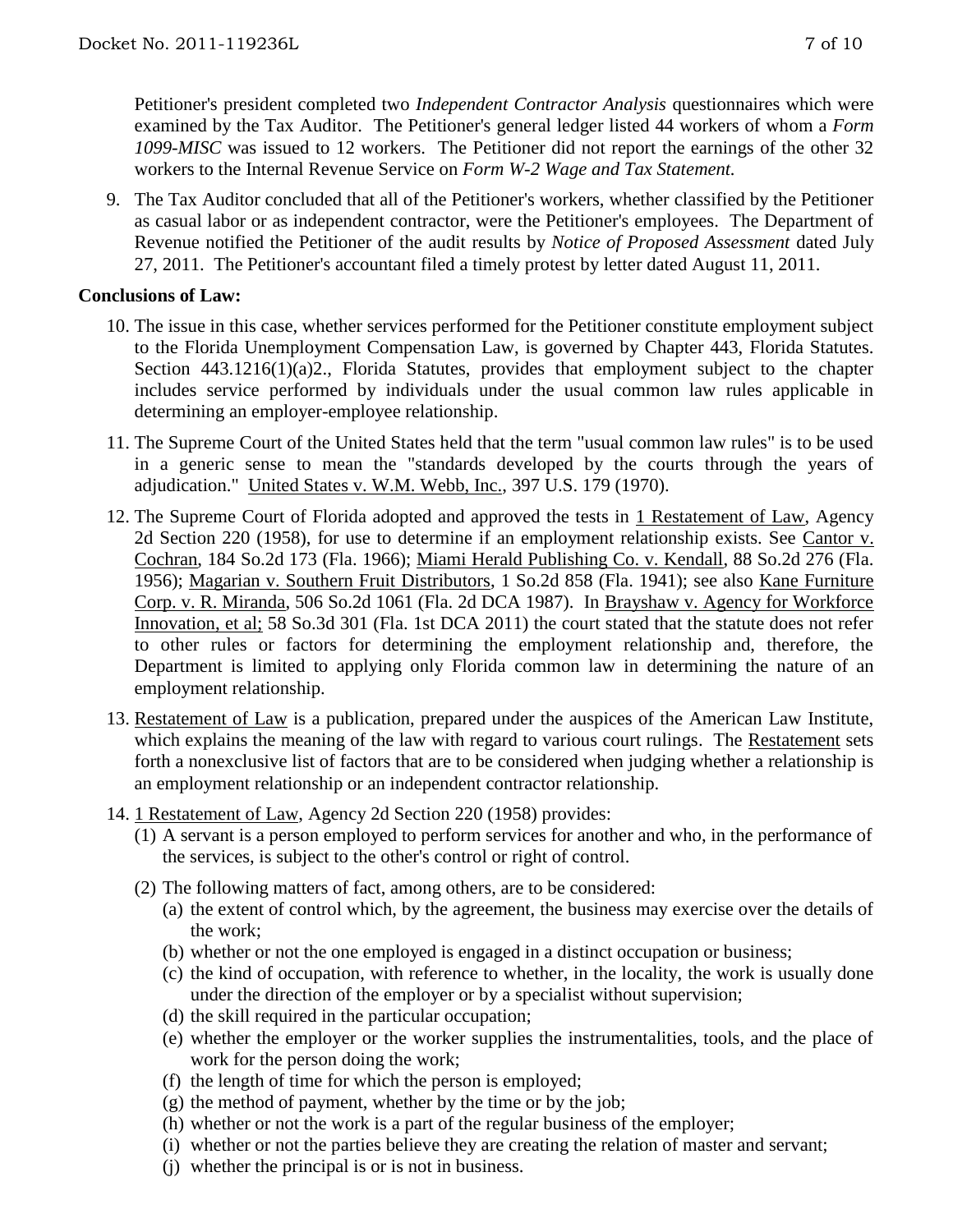- 15. Comments in the Restatement explain that the word "servant" does not exclusively connote manual labor, and the word "employee" has largely replaced "servant" in statutes dealing with various aspects of the working relationship between two parties.
- 16. In Department of Health and Rehabilitative Services v. Department of Labor & Employment Security, 472 So.2d 1284 (Fla. 1<sup>st</sup> DCA 1985) the court confirmed that the factors listed in the Restatement are the proper factors to be considered in determining whether an employer-employee relationship exists. However, in citing La Grande v. B&L Services, Inc., 432 So.2d 1364, 1366 (Fla.  $1<sup>st</sup>$  DCA 1983), the court acknowledged that the question of whether a person is properly classified an employee or an independent contractor often can not be answered by reference to "hard and fast" rules, but rather must be addressed on a case-by-case basis.
- 17. The Florida Supreme Court held that in determining the status of a working relationship, the agreement between the parties should be examined if there is one. The agreement should be honored, unless other provisions of the agreement, or the actual practice of the parties, demonstrate that the agreement is not a valid indicator of the status of the working relationship. Keith v. News & Sun Sentinel Co., 667 So.2d 167 (Fla. 1995). In Justice v. Belford Trucking Company, Inc., 272 So.2d 131 (Fla. 1972), a case involving an independent contractor agreement which specified that the worker was not to be considered the employee of the employing unit at any time, under any circumstances, or for any purpose, the Florida Supreme Court commented "while the obvious purpose to be accomplished by this document was to evince an independent contractor status, such status depends not on the statements of the parties but upon all the circumstances of their dealings with each other."
- 18. It has been shown by the Petitioner's testimony and evidence that the written agreements signed by the workers are not valid indicators of the working relationship. The agreements are not relevant to the services performed by the workers and were used by the Petitioner for the primary purpose of obtaining the workers' social security numbers. Therefore, the relationship must be examined using the Restatement test.
- 19. It has been shown that the Petitioner is in business to move goods under a subcontract agreement with major van lines. The Petitioner's drivers and laborers perform those moves for the Petitioner using equipment provided by the van lines and by the Petitioner. The services provided are not separate and distinct from the Petitioner's business but are an integral and necessary part of the Petitioner's business. The Petitioner owns the trucks and is responsible for the expenses of operating the trucks and paying the workers. The evidence reveals that the Petitioner has a substantial investment in the business but that the workers do not have any investment or operating expenses. It was not shown that the workers were at risk of suffering a financial loss from performing services for the Petitioner.
- 20. The Petitioner's testimony reveals that the work performed by the workers does not require any training, skill, or special knowledge. The greater the skill or special knowledge required to perform the work, the more likely the relationship will be found to be one of independent contractor. Florida Gulf Coast Symphony v. Florida Department of Labor & Employment Sec., 386 So.2d 259 (Fla. 2d DCA 1980)
- 21. The Petitioner determined the method and rate of pay. The Petitioner paid the workers based on time worked rather than by the job or based on production, a fact that points to an employeremployee relationship. Section 443.1217(1), Florida Statutes, provides that the wages subject to the Unemployment Compensation Law include all remuneration for employment including commissions, bonuses, back pay awards, and the cash value of all remuneration in any medium other than cash. The fact that the Petitioner chose not to withhold taxes from the pay does not, standing alone, establish an independent contractor relationship.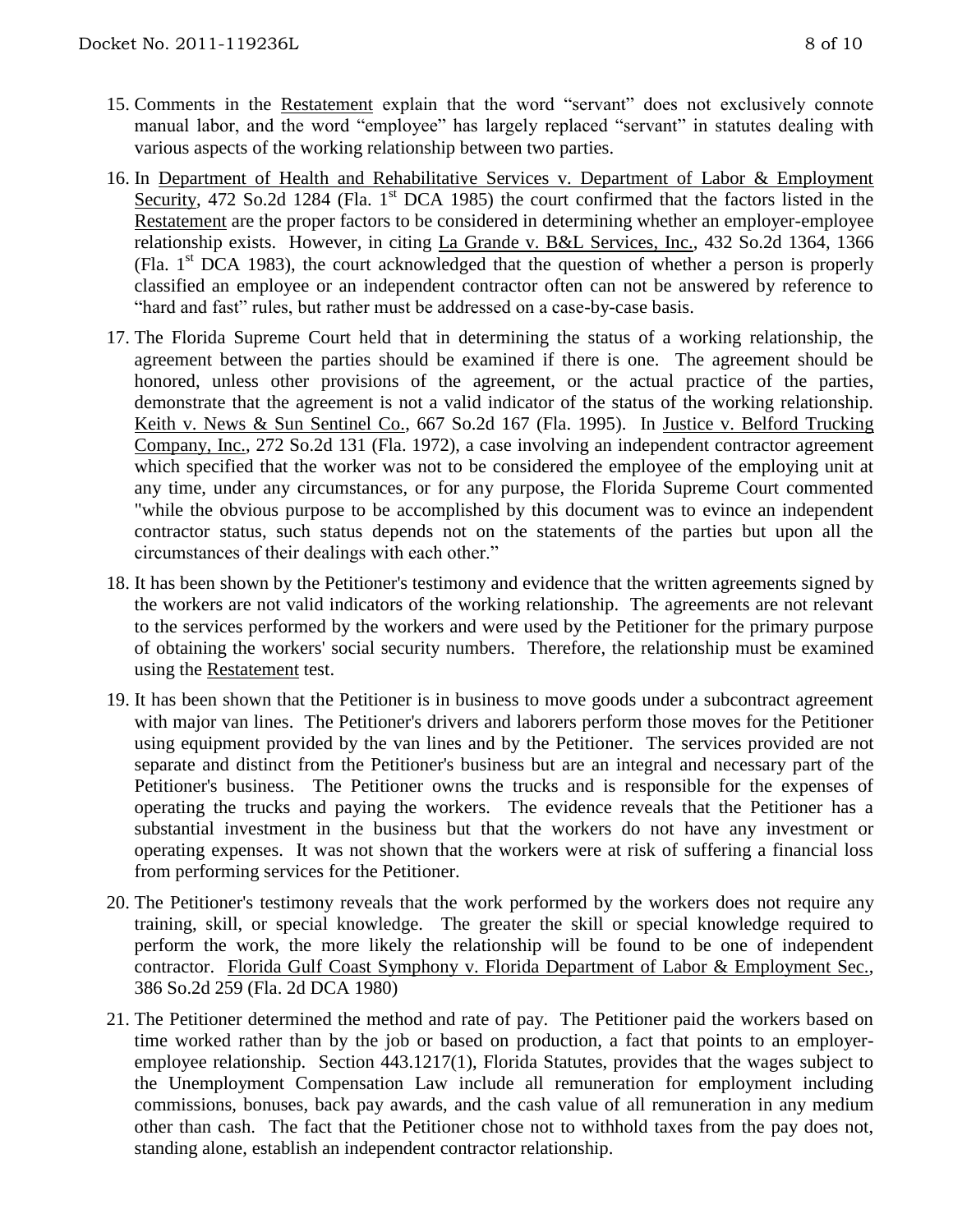- 22. The evidence reveals that the Petitioner had the right to terminate a worker at any time without incurring liability for breach of contract. In Cantor v. Cochran, 184 So.2d 173 (Fla. 1966), the court in quoting 1 Larson, Workmens' Compensation Law, Section 44.35 stated: "The power to fire is the power to control. The absolute right to terminate the relationship without liability is not consistent with the concept of independent contractor, under which the contractor should have the legal right to complete the project contracted for and to treat any attempt to prevent completion as a breach of contract."
- 23. The Petitioner determined what work was performed, when it was performed, and by whom it was performed. The Petitioner provided only minimal direction, however, it is not necessary for an employer to actually direct or control the manner in which the services are performed; it is sufficient if the employer has the right to direct and control the worker. VIP Tours v. State, Department of Labor and Employment Security, 449 So.2d 1307 (Fla. 5<sup>th</sup> DCA 1984) In Adams v. Department of Labor and Employment Security, 458 So.2d 1161 (Fla. 1st DCA 1984), the Court held that if the person serving is merely subject to the control of the person being served as to the results to be obtained, he is an independent contractor. If the person serving is subject to the control of the person being served as to the means to be used, he is not an independent contractor. It is the right of control, not actual control or interference with the work which is significant in distinguishing between an independent contractor and a servant.
- 24. The Petitioner classified some of the workers as casual laborers rather than independent contractors. At the hearing the Petitioner was not able to explain the difference in the classifications. The Petitioner explained that a Form 1099-MISC was not issued for each worker because the Petitioner did not always obtain an address for each worker.
- 25. Section 443.036(11), Florida Statutes, provides that casual labor means labor which is not performed in the course of the employer's trade or business, that is occasional, incidental, or irregular, and does not exceed 200 person-hours in total duration. Section 443.1216(13)(s), Florida Statutes provides, that casual labor not in the course of the employer's trade or business is exempt from coverage under the law. However, Rule 73B-10.022(4), Florida Administrative Code, provides that, in accordance with the Code of Federal Regulations, services performed for a corporation do not fall within the casual labor exemption provided in Section 443.1216(13)(s).F.S.
- 26. It is concluded that the services performed for the Petitioner during 2009 by individuals classified by the Petitioner as independent contractors and as casual labor constitute insured employment subject to the unemployment compensation law.

**Recommendation:** It is recommended that the determination dated July 27, 2011, be AFFIRMED. Respectfully submitted on April 27, 2012.



R. O. SMITH, Special Deputy Office of Appeals

A party aggrieved by the *Recommended Order* may file written exceptions to the Director at the address shown above within fifteen days of the mailing date of the *Recommended Order*. Any opposing party may file counter exceptions within ten days of the mailing of the original exceptions. A brief in opposition to counter exceptions